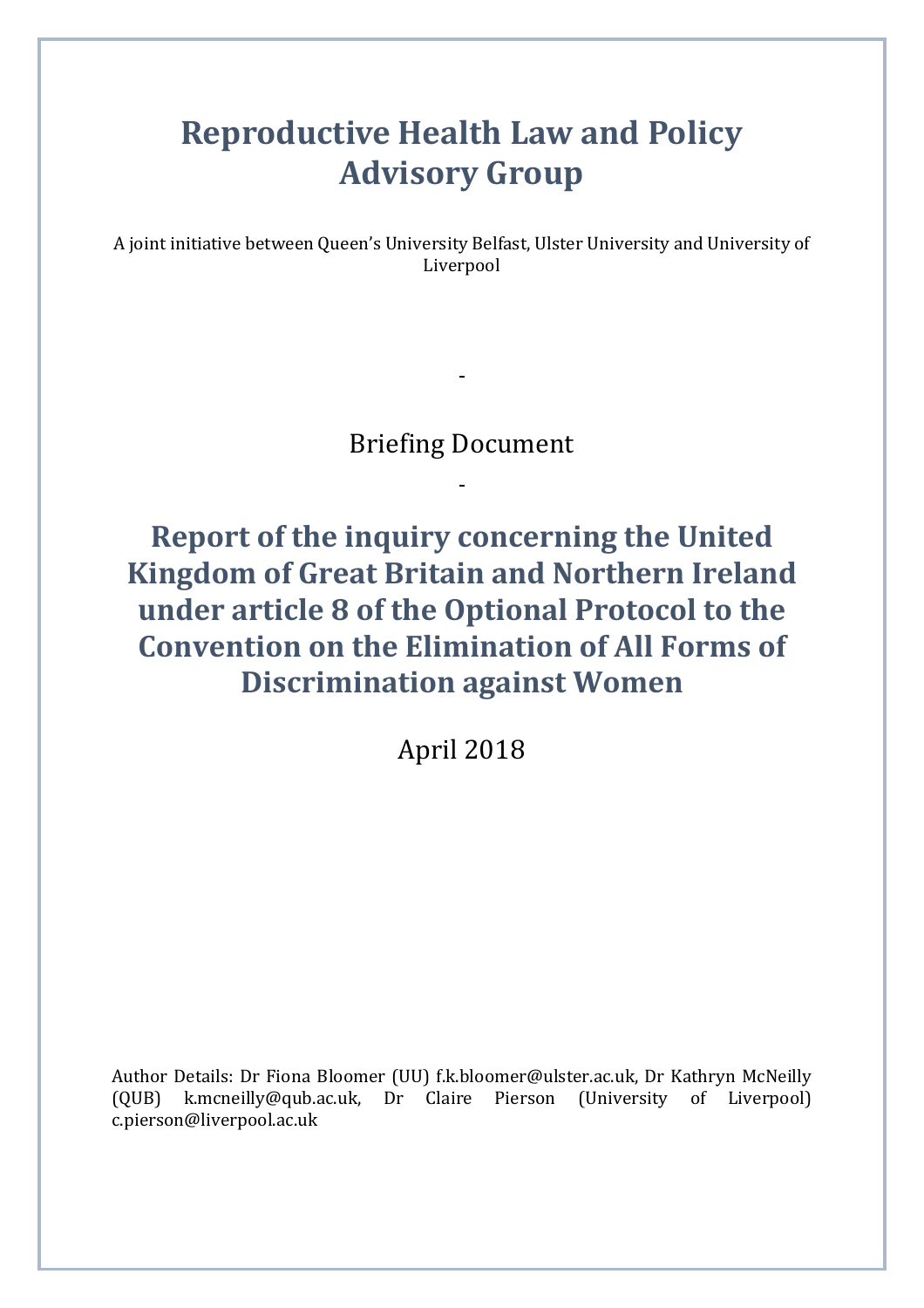#### **BACKGROUND**

In 2010 the Family Planning Association for Northern Ireland (FPA), Alliance for Choice and the Northern Ireland Women's European Platform (NIWEP) submitted evidence to the United Nations Convention on the Elimination of Discrimination against Women (CEDAW) Optional Protocol inquiry procedure on the basis that the United Kingdom of Great Britain and Northern Ireland (UK) has committed rights violations through restrictive access to abortion in Northern Ireland (NI) (fpa et al, 2010). The procedure enables the CEDAW Committee to initiate inquiries into grave or systemic violations of rights under the Convention.

In 2014 the UK submitted written observations on the Optional Protocol submission to CEDAW. These observations denied that violation of rights had occurred and outlined that legislative change was not envisaged. Upon reviewing the UK response and the FPA/ Alliance for Choice/ NIWEP partnership evidence, CEDAW determined the allegations were reliable. It assigned two delegates to conduct an inquiry.

The inquiry comprised a detailed analysis of documentary material and primary research conducted in 2016. During this visit the investigation team met with a range of lawmakers, non-governmental organisations, reproductive health providers, academics, trade unions and women affected by the law. In July 2017 CEDAW submitted a report to the UK detailing its findings. On 23 February 2018 it published the findings. The UK response was published at the same time.

In the sections that follow we summarise the key findings and provide commentary on the UK response.

#### **CEDAW REPORT FINDINGS: FACTS**

A. Access to Abortion in Northern Ireland

From its investigation, the CEDAW Committee found that there are several factors impeding **access to abortion** in NI**,** these include:

- Institutional and geographical limitations.
- Lack of clarity on when an abortion can be performed legally.
- Chilling effect on clinicians.
- Inability to access services due to harassment by anti-abortion protestors.

The report accordingly concluded that 'despite legal provision for abortion in very limited circumstances, de facto limitations render access to abortion virtually impossible' (CEDAW, 2018:5).

In relation to the **reality of illegal abortions** in NI, CEDAW identified:

- Cases of women being arrested, prosecuted and in some cases convicted for procuring abortions.
- Evidence of self-administration of medical abortions.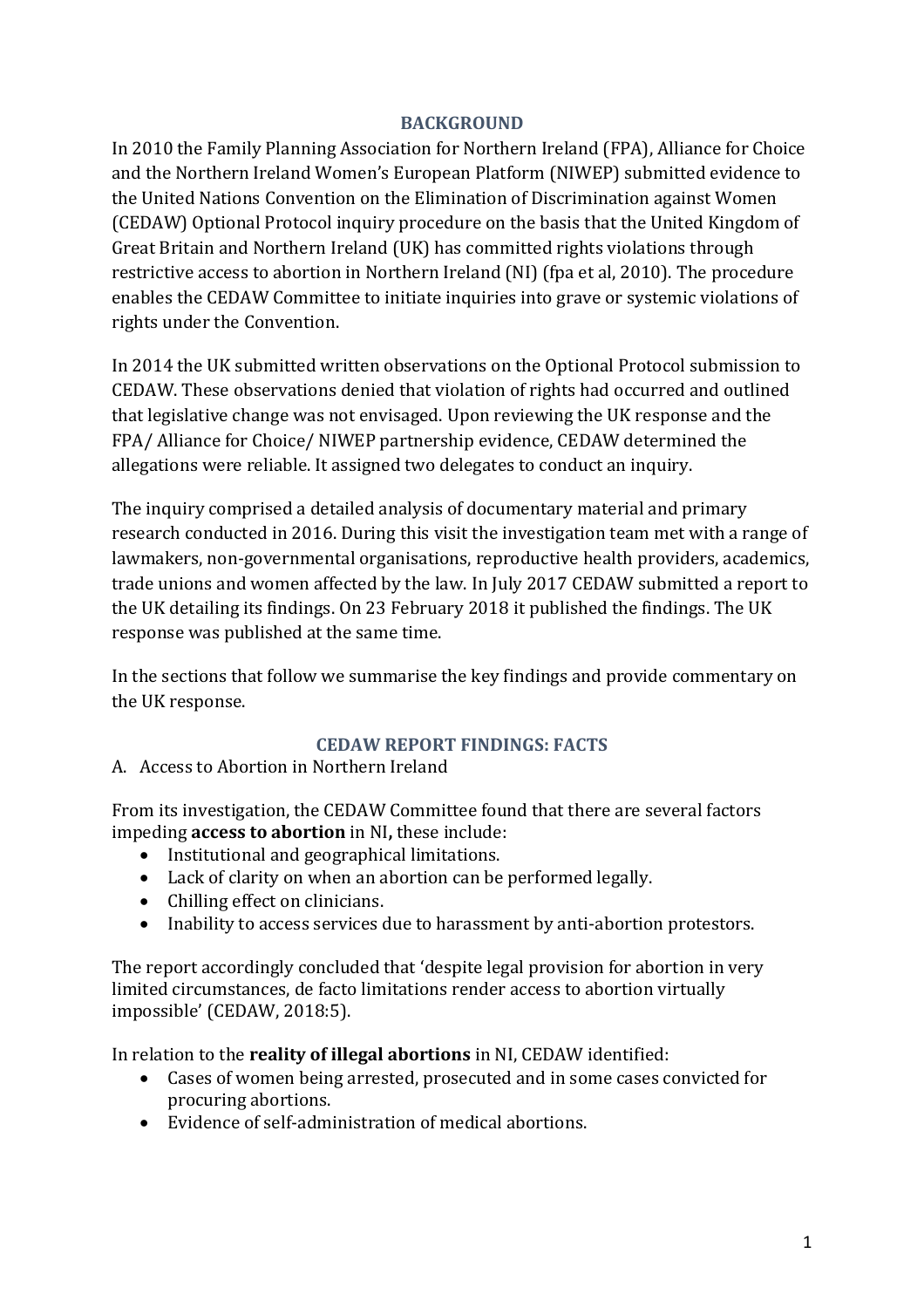A "don't ask, don't tell" practice, resulting in women neither asked, nor encouraged to reveal, if they had ingested abortifacients. As a result women are discouraged from seeking post-abortion care, fearing criminal sanction.

Until mid 2017 those **travelling to England** were required to pay approximately £600 to £2,000, including travel and accommodation costs. Financial costs presented a particular barrier for low income women. Both financial and logistical challenges resulted in some travelling at later stages of pregnancy. This carried a greater risk to their physical and mental health and in some instances may lead to women being forced to continue a pregnancy. Post-abortion care is problematic, due to a reluctance to disclose the procedure to health providers in NI. The absence of a referral pathway was noted as well as the absence of official statistics on those that have accessed postabortion healthcare or support. The lack of referral pathway for return of foetal remains was also highlighted.

B. Criminalisation of Abortion in Northern Ireland and its Effect

In relation to the impact of restricted access to abortion the investigation team stated that all women interviewed:

… who were denied access to safe abortion in NI, conveyed the extreme vulnerability, physical and psychological stress, mental anguish, desperation and isolation they experienced in seeking appropriate medical treatment to terminate their pregnancy (CEDAW, 2018:8).

In sum, the committee found that:

… the NI legal and policy framework criminalising abortion deprives women of any real choice in influencing circumstances affecting their mental and physical health. Being forced to either continue a pregnancy, particularly in grievous situations of FFA, rape and incest, as well as for children and poor women, or to travel to receive intimate care in unfamiliar surroundings in the absence of support networks, do not represent reasonable or acceptable options. Both avenues entail significant physical and psychological suffering (CEDAW, 2018:10).

# C. Inadequacy of Family Planning Support in Northern Ireland

The report observed an absence of adequate sexual health education and information necessary to enjoy sexual and reproductive health and rights. They also noted the limited availability of facilities in NI producing family planning services and access to contraception.

D. Social Context of Abortions in Northern Ireland

The Committee acknowledged that access to abortion cannot be separated from the socio-political and religious context of NI including the anti-abortion sentiments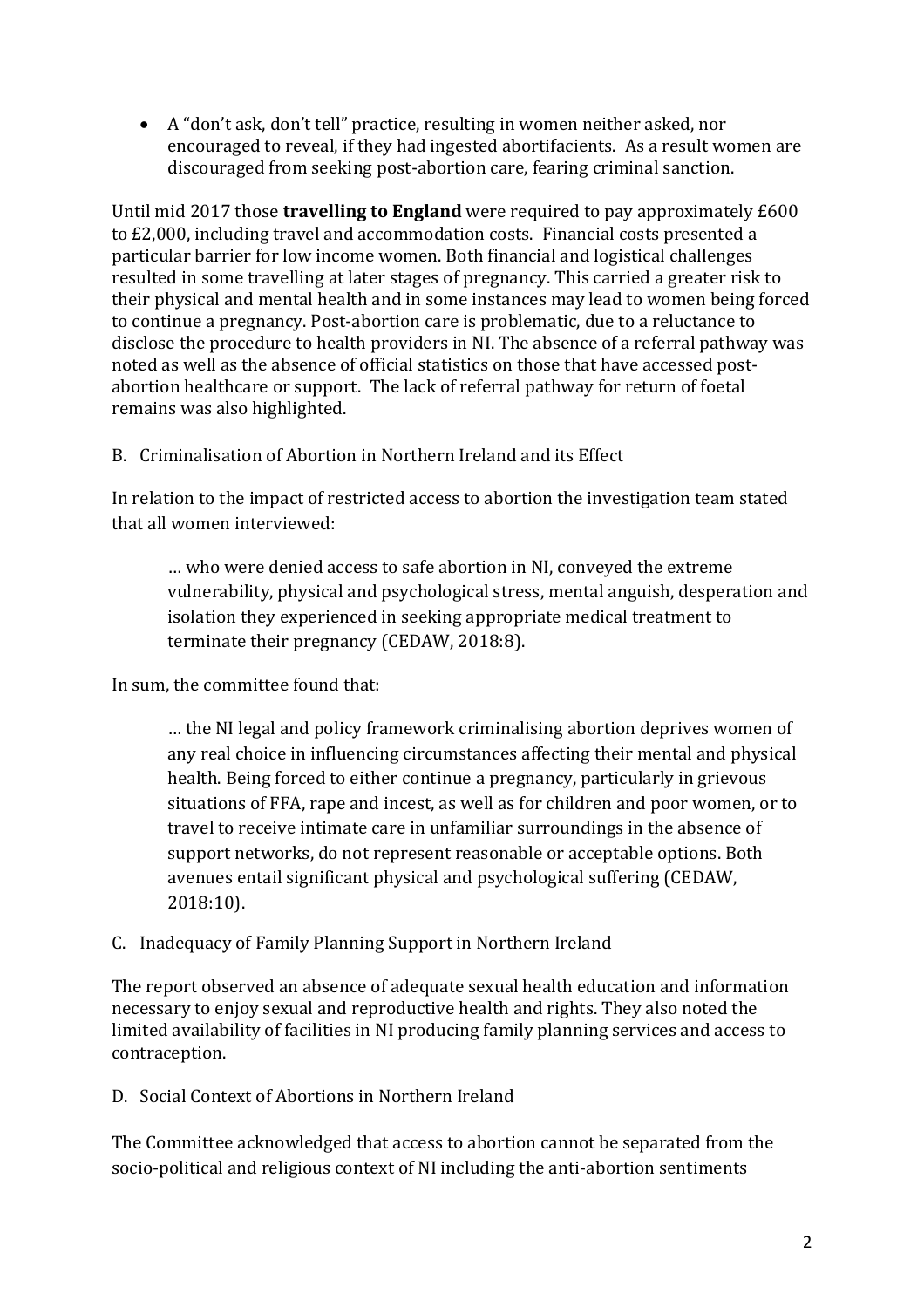expressed by politicians. It observed a lack of lack of political will to change the law and improve access to abortion. It determined that statements by authorities were focused on the characterisation of abortion as a strictly moral issue rather than one of health and human rights. Further it noted the characterisation of a woman's primary role as a mother, have "reinforced gender stereotypes steeped in patriarchy, thereby contributing to the belief that it is acceptable to deny women reproductive choice" (CEDAW, 2018:12). This positioning of women in society and of abortion as a strict moral issue served to reinforce the stigma associated with the procedure and contributed to silencing on the issue.

# **CEDAW REPORT FINDINGS: LAW**

The CEDAW Committee outlined that the devolved system of government established following the Belfast/Good Friday Agreement could not be used to justify failure to implement legislative change where present law violates the CEDAW Convention.

A number of Articles of CEDAW were highlighted as placing relevant obligations on the UK in relation to provision of and access to abortion in NI:

- Article 12, complemented by Article  $16(1)(e)$ , which guarantee women the right to health, including sexual and reproductive health.
- Article  $2(c)$ , (d), (f) and (g) which require states to establish legal protection of the rights of women on an equal basis of men and refrain from engaging in acts or practices discriminatory to women, and to take appropriate measures, including legislation, to modify or abolish existing laws, particularly penal laws, discriminatory to women.
- Article 5, read with Articles 12 and 16, which requires states to eliminate gender stereotypes that impede equality in the health sector and negatively impact women's capacity to make free and informed choices about their health care, sexuality and reproduction.
- CEDAW General Recommendation 24 (1999) on women and health.

# **CEDAW CONCLUSIONS ON VIOLATIONS OF RIGHTS**

**Concluding the investigation,** CEDAW determined that women and girls in NI had experienced grave and systemic violations of their rights as a result of restricted access to abortion.

The specific articles of the Convention found to be violated were:

- a. 1 and 2 read with articles 5, 12 and 16 for perpetrating acts of gender-based violence against women through its deliberate maintenance of criminal laws disproportionately affecting women and girls, subjecting them to severe physical and mental anguish that may amount to cruel, inhuman and degrading treatment;
- b. 12 for failing to respect women's right to health by obstructing their access to health services including through laws criminalising abortion, which punish women and those assisting them, and rendering access to post-abortion care, irrespective of the legality of the abortion, inaccessible as clinicians fear prosecution;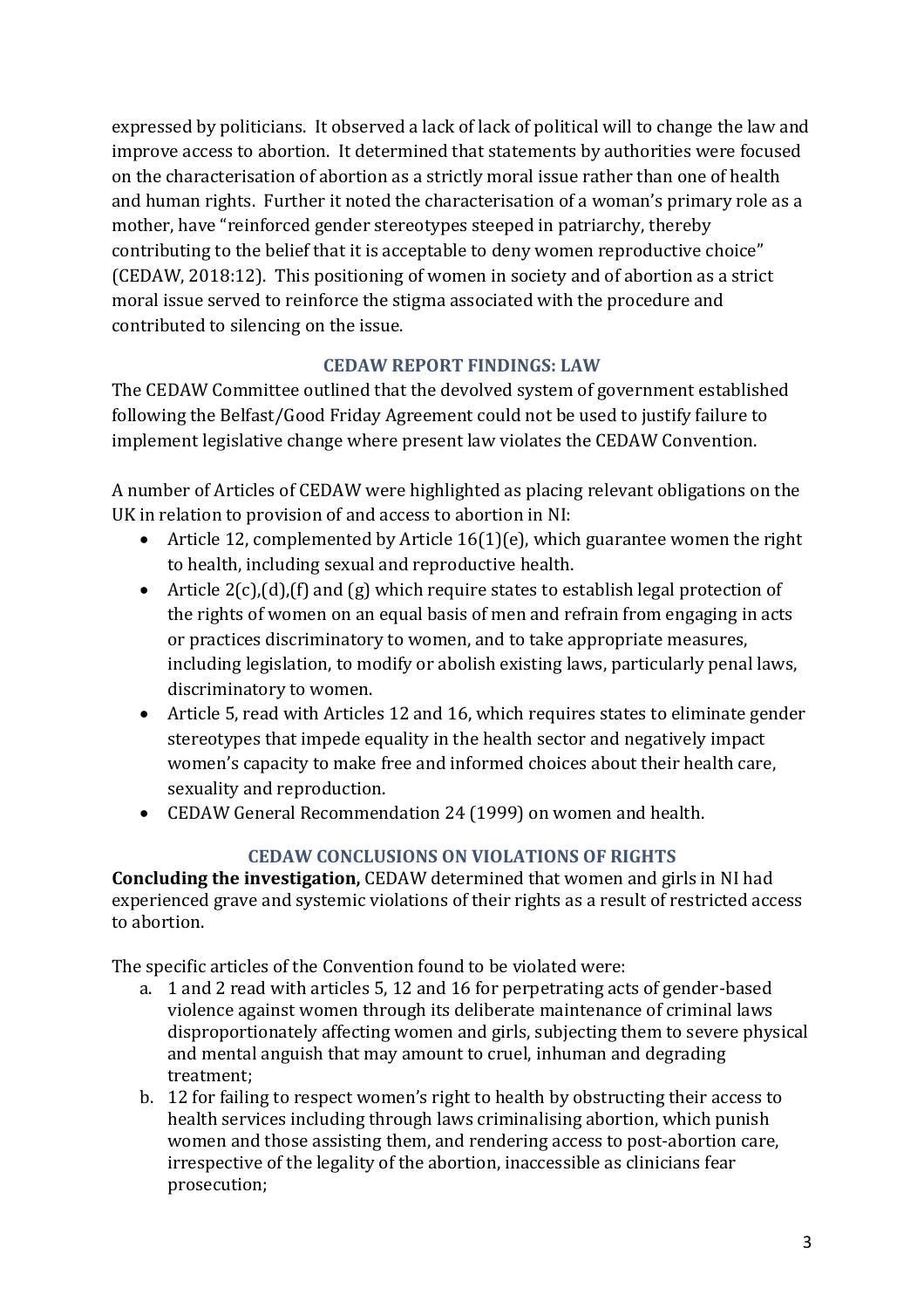- c. 2, 12, and 16 for denying women the right to decide freely and responsibly on the number and spacing of their children and to have access to the information, education and means to enable them to exercise those rights;
- d. 2, 12, 14(2)(b) and  $16(1)$ (e), read with article 1 for dereliction of its public health duties. The concentration of sexual and reproductive services in Belfast and the exportation of abortion to England seriously impacts disadvantaged groups unable to travel for socioeconomic reasons, exacerbating multiple forms of discrimination already suffered by rural, migrant, asylum-seeking, refugee women and women in situations of poverty; and
- e. 10 and 12 for failing to protect women from harassment by anti-abortion protestors when seeking sexual and reproductive health services and information.
- f. 5, read with articles 1 and 2, for failure to combat stereotypes depicting women primarily as mothers.
- g. 10(h) for failing to prioritise the prevention of unplanned pregnancy through the provision of quality sexual education.

In commenting on the **grave** nature of these violations in relation to those unable to access abortion, the report noted:

… the great harm and suffering resulting from the physical and mental anguish of carrying an unwanted pregnancy to full term, especially in cases of rape, incest and severe foetal impairment, particularly FFA (CEDAW 2018: 17).

It determined that the violation of rights was **systematic**, resulting from:

… the deliberate retention of criminal laws and State policy disproportionately restricting access to sexual and reproductive rights, in general, and highly restrictive abortion provision, in particular. (CEDAW, 2018:18)

CEDAW accordingly determined that the UKs position had permitted grave and systematic violations of human rights. Grave violations arose through lack of abortion provision to cases of severe foetal impairment, and victims of sexual crime, resulting in severe physical and mental anguish, which constitutes gender-based violence against women. Systematic violations arose as a result of the deliberate criminalisation of abortion and continuation of a highly restrictive policy on accessing abortion which women to carry pregnancies to full term, travel outside NI to undergo legal abortion or self-administer abortifacients.

# **CEDAW RECOMMENDATIONS**

The report made recommendations in two areas; **legal and institutional framework**, and **sexual and reproductive health rights and services**.

Regarding the former, the Committee recommended urgent repeal of sections 58 and 59 of the Offences Against the Person Act 1861 to decriminalise access to and provision of abortion. Alongside this, it recommended adoption of legislation which provided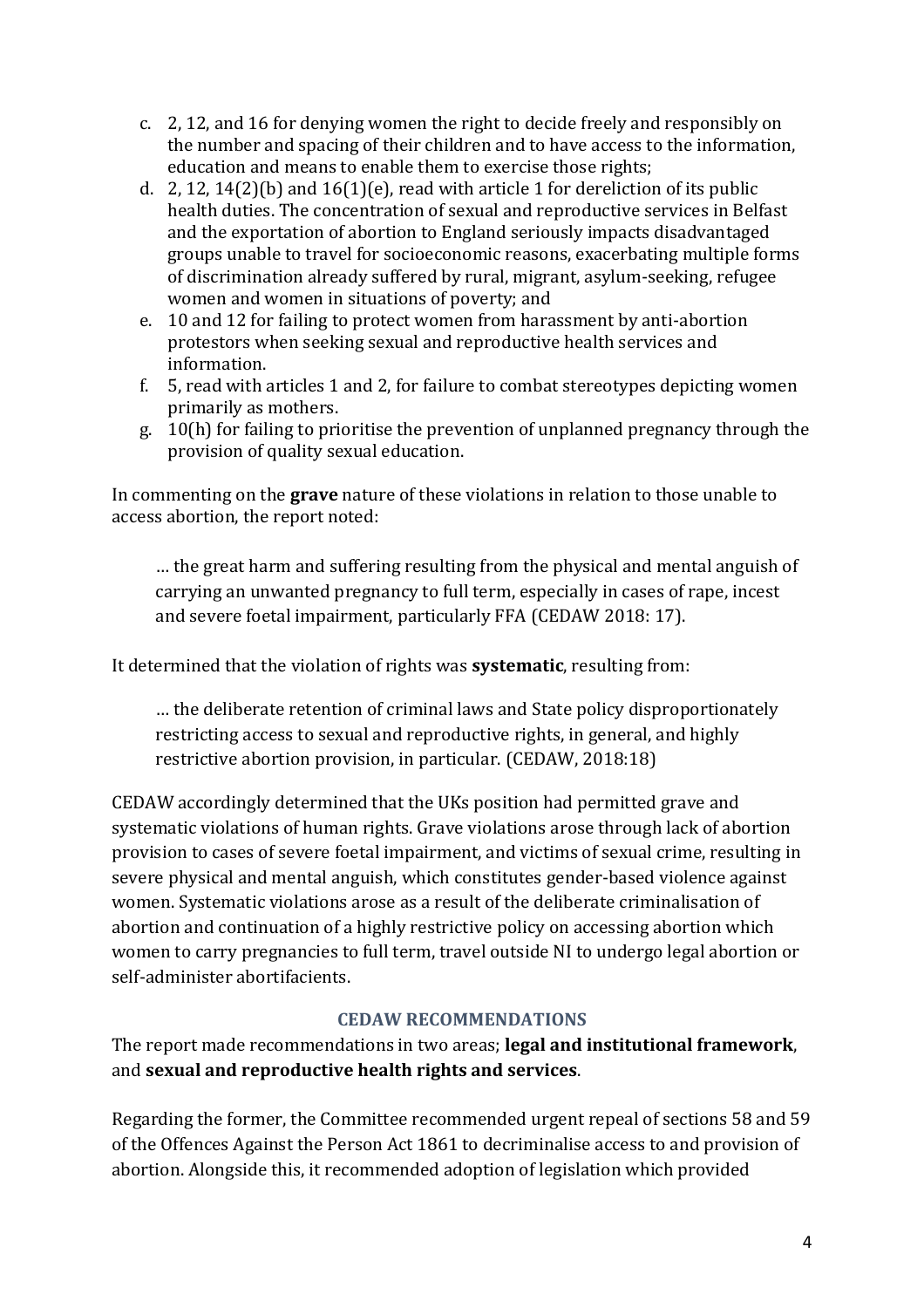expanded grounds for access to abortion. The Committee also recommended an interim cease on application of the criminal law to women and healthcare professionals; evidence-based protocols for healthcare professionals providing legal abortions; mechanisms to monitor authorities' compliance with rights concerning sexual and reproductive health; and enhanced data collection around self-induced abortions between DHS and PSNI.

In regard to sexual and reproductive health rights and services, the report recommended the following:

- The state take action to provide rights-based counselling and information on sexual and reproductive health services.
- Ensure such services and contraception is accessible and affordable, provide access to high quality abortion and post-abortion case, including guidance on doctor-patient confidentiality.
- Reform sex education to ensure age-appropriate, comprehensive and scientifically accurate education.
- Intensify awareness-raising campaigns on reproductive and sexual health.
- Combat gender-based stereotypes regarding women's primary role as mothers.
- Protect from harassment by anti-abortion protestors.

# **UK RESPONSE TO CEDAW REPORT**

On 23 February 2018, the UK Government published a response to the CEDAW Optional Protocol report. The UK does not accept that women from NI have been subject to grave and systemic violations of rights under CEDAW.

The UK's arguments responding to the violations noted by CEDAW were as follows:

- a) Violation of articles 1 and 2 read with articles 5, 12 and 16 for perpetrating acts of gender-based violence through deliberate maintenance of criminal laws: The state noted *inter alia* that an inter-Departmental working group on fatal foetal abnormality has now concluded (although no further action can be taken until NI political structures are reinstated); that, as of June 2017, women resident in NI can now access abortion services in England free of charge.
- b) Violation of article 12 for failing to respect women's right to health by obstructing their access to health services including through criminalising abortion: Guidance has been provided for healthcare professionals on lawful abortion, there is no evidence that abortion services are not being provided where lawfully justified.
- c) Violation of articles 2, 12 and 16 for denying women the right to decide freely and responsibility on the number and spacing of their children, and to have access to information, education and means to enable exercise of this right: Emergency contraception is available in NI, including free of charge.
- d) Violation of articles 2, 12, 14(2)(b) and (e), read with article 1, for dereliction of its public heath duties (as sexual and reproductive health services are based in Belfast or exported to England): That all five Health and Social Care Trusts across NI provided sexual and reproductive health services in line with the population and profile they serve.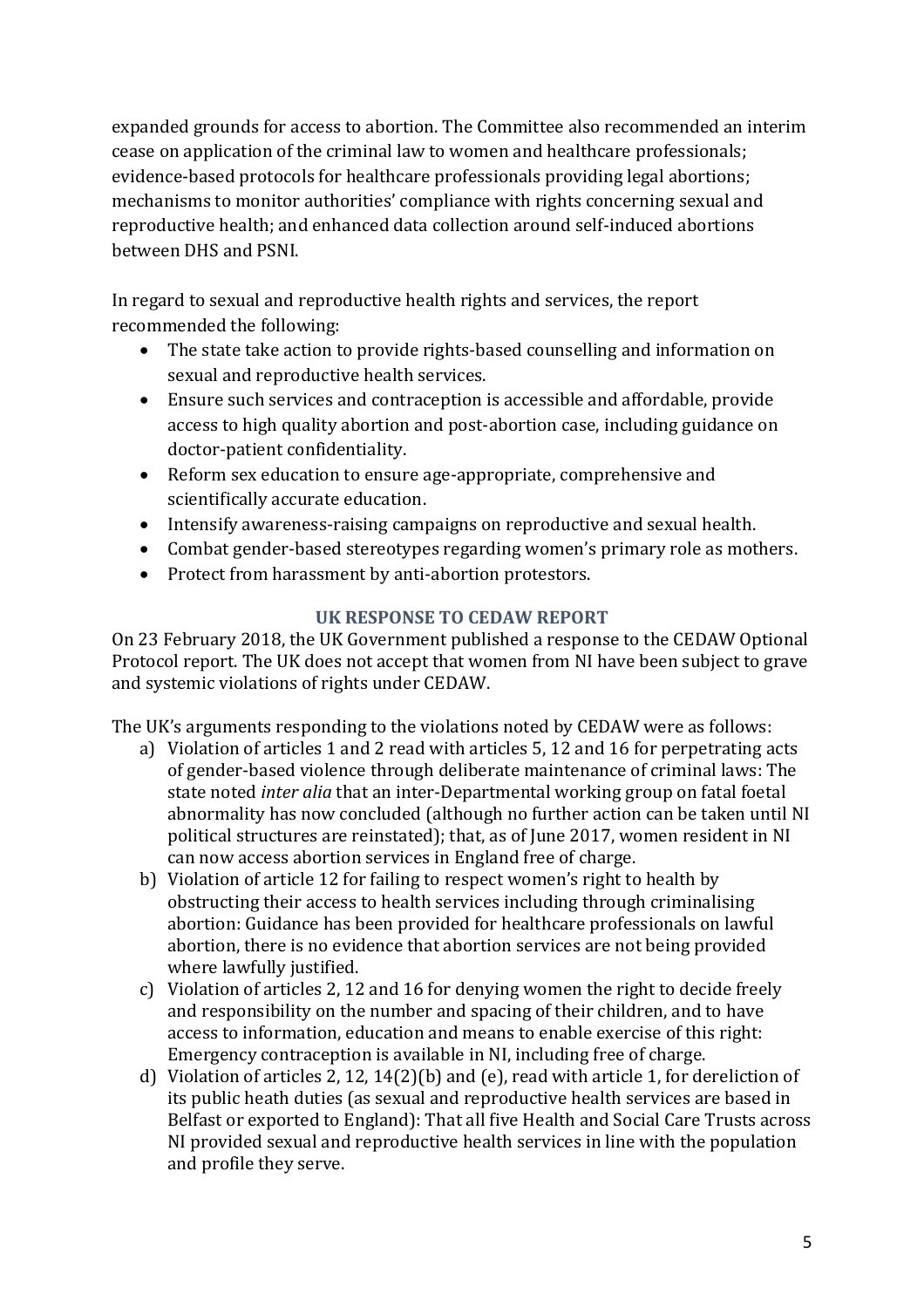- e) Violation of articles 10 and 12 for failing to protect women from harassment by anti-abortion protestors: The Police Ombudsman for NI exists to receive and consider complaints of police misconduct.
- f) Violation of article 5, read with articles 1 and 2, to fail to combat gender stereotypes: The Government stated there is a lack of factual evidence supporting this assertion.
- g) Violation of article 10(h) to fail to provide quality sexual education: Teachers have considerable flexibility under current legislative and regulatory arrangements to select what content is delivered to students.

#### **COMMENTARY**

The response issued by the Government in February 2018 must be read with four important comments.

First, action taken to date has not been directed at reconsideration of the criminal framework within which abortion is regulated in Northern Ireland. This central issue raised by CEDAW cannot be addressed by the provision of free services for NI women in England. It is also important to note that the inter-departmental Working Group on Fatal Foetal Abnormality mentioned in the Government response has now released its report, which included recommendations regarding changes to the law to decriminalise access to abortion in these circumstances (Department of Justice-Department of Health, 2018).

Second, the response of the Government does not appear to indicate a commitment to investigation of the *de facto* experience of access to family planning services in Northern Ireland, including practical factors which may inhibit access.

Third, the Government also does not appear to adequately reflect on the experience of healthcare professionals and their engagement with application of the law as well as communication and interpretation of the guidelines issued in 2016.

Fourth, seeking to fulfil rights obligations under CEDAW may require a more active approach to sex education, awareness-raising around sexual and gender relationships and identities, and protection from harassment than is demonstrated in the response above.

#### **OUR RECOMMENDATIONS GOING FORWARD**

The investigation report finds the UK in breach of a number of its commitments under CEDAW. Accordingly, the report and its findings provide a basis from which to advocate for change in law, healthcare policy and sexual and reproductive health education. A number of steps must be taken to effectively respond to the report:

 With the suspension of the Northern Ireland Assembly, onus is on the Westminster government to reform existing legislation pertaining to abortion in Northern Ireland. Devolution does not facilitate a shift in human rights obligations from central state government under international human rights law. The UK Government should reconsider attempt to use devolution in such a way.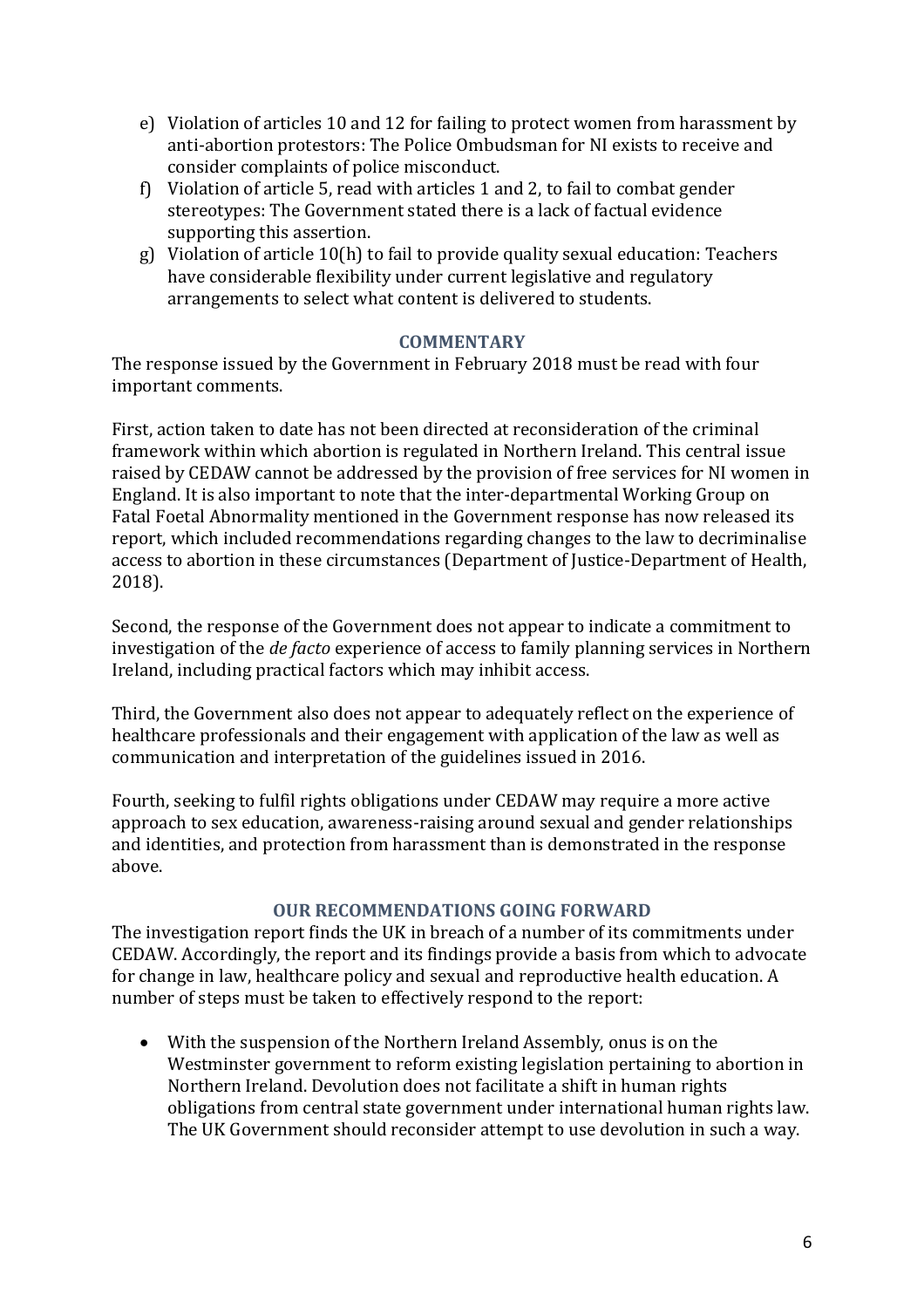- Following from the above, we recommend that Westminster repeal the criminal framework for abortion provided by the Offences Against the Person Act 1861 and that Northern Ireland is integrated into existing debates on decriminalising currently taking place in Great Britain (Sheldon, 2015). In its place a new legislative framework should be created providing for lawful access to abortion following international good practice (Berger, 2017).
- Legislation should include buffer zones outside clinics providing sexual health and reproductive advice and services. Northern Ireland should also be included on existing debates on reform of this area currently taking place in Great Britain.
- March 2016 guidance for healthcare professionals on termination of pregnancy in Northern Ireland should be reviewed to allow disclosure of abortion procedures without risk of prosecution.
- Evidence of gender stereotyping in law, politics, policy and society should be considered by the UK Government. For instance, policy analysis on gender issues (Gray, and Birrell, 2012; Horgan and Gray, 2012) gender stereotyping in politics and political debates (Pierson and Bloomer, in press; Hayes and McAllister, 2013); on attitudes, education, employment, caring, public life, violence, healthcare, sport, social protection, law reform and institutional mechanisms (Equality Commission Northern Ireland, 2016).
- Evidence on sexual health education practice across Northern Ireland should be gathered and reviewed. A Departmental policy on non-discriminatory, factual sexual health education should be developed, implemented and monitored to ensure compliance across all educational settings should be created (Bloomer et al.,2017).
- An evaluation should be conducted of the implementation and effectiveness of the policy changes in 2017 regarding free access to abortion services in the rest of the UK.

#### **REFERENCES AND FURTHER READING**

- Berger, M (2017). Abortion Law and Policy Around the World: In Search of Decriminalization *Health and Human Rights* 19(1): 13-27.
- Bloomer, F., O'Dowd, K., & Macleod, C., (2017) 'Breaking the silence on abortion: the role of adult community abortion education in fostering resistance to Norms', *Culture, Health & Sexuality*, DOI: 10.1080/13691058.2016.1257740
- Bloomer F, and Pierson C. (in press) Anti-abortion myths in political discourse. In: McQuarrie C, Pierson C, Bloomer F, editors. *Abortion in Anti-Choice Islands: Crossing Troubled Waters.* Prince Edward Island: Prince Edward University Press.
- Bloomer, F, McNeilly, K and Pierson, C (2017*) Northern Ireland Overview Of Monitoring Data On Abortions. Briefing paper.* Reproductive Health Law and Policy Advisory Group.

[https://reproductivehealthlawpolicy.files.wordpress.com/2017/03/monitoring](https://reproductivehealthlawpolicy.files.wordpress.com/2017/03/monitoring-data-on-abortion-2017.pdf)[data-on-abortion-2017.pdf.](https://reproductivehealthlawpolicy.files.wordpress.com/2017/03/monitoring-data-on-abortion-2017.pdf)